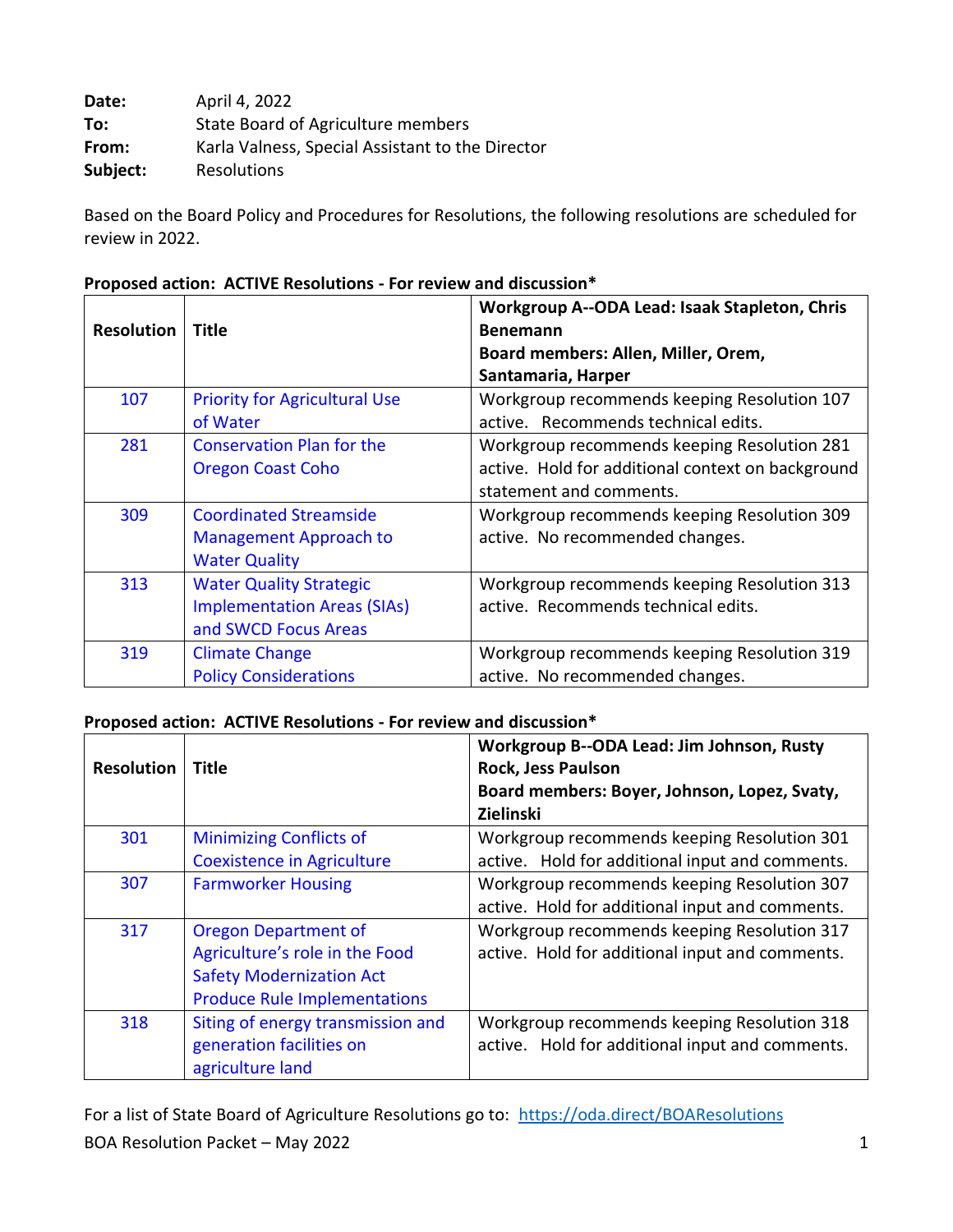### Public Comment

Written comments – All written comments received will be posted on the ODA website and will be provided to the Board in advance of the meeting. Submit your written comments by email to: Karla Valness at karla.valness@oda.oregon.gov by 5:00 PM on Friday, April 22, 2022.

Verbal comments – Verbal comments are limited to three minutes and will be heard in the public comment period on Wednesday, May 4, 2022, or Thursday, May 5, 2022.

| In-person                                                                                                                                                                                                | Remote                                                                                                                                                                                      |
|----------------------------------------------------------------------------------------------------------------------------------------------------------------------------------------------------------|---------------------------------------------------------------------------------------------------------------------------------------------------------------------------------------------|
| To provide verbal comments in-person you must<br>sign-up, prior to the comment period on the<br>agenda, at the meeting and provide your name<br>and organization.                                        | To provide verbal comment remotely, you must<br>contact Karla Valness at<br>karla.valness@oda.oregon.gov by 5:00 pm on<br>Friday, April 22, 2022, and provide the following<br>information: |
| If you have written material as part of your<br>public comment, please provide the board<br>assistant with 20 copies prior to your testimony.<br>Comment time is limited to three minutes per<br>person. | Date you plan to provide verbal<br>comments (May 4 or May 5)<br>Your first and last name<br>The topic of your comment<br>The telephone number you will be using<br>when calling the meeting |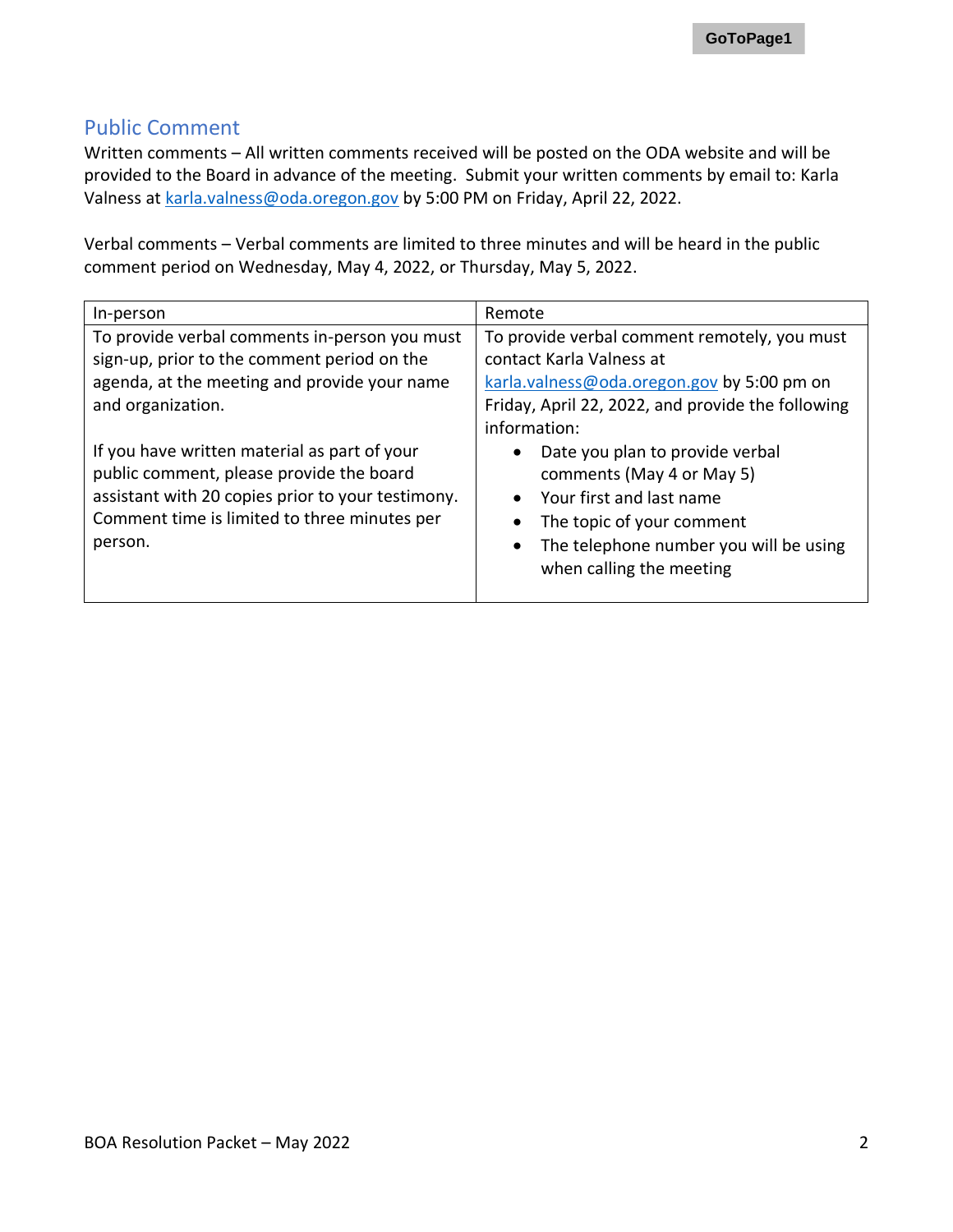State Board of Agriculture Resolutions under review 2022 Workgroup A

| <b>Resolution</b> | Title                                                                                        | Workgroup A--ODA Lead: Isaak Stapleton,<br><b>Chris Benemann</b><br>Board members: Allen, Miller, Orem,                     |
|-------------------|----------------------------------------------------------------------------------------------|-----------------------------------------------------------------------------------------------------------------------------|
|                   |                                                                                              | Santamaria, Harper                                                                                                          |
| 107               | Priority for Agricultural Use of<br>Water                                                    | Workgroup recommends keeping Resolution<br>107 active. Recommends technical edits.                                          |
| 281               | Conservation Plan for the<br>Oregon Coast Coho                                               | Workgroup recommends keeping Resolution<br>281 active. Hold for additional context on<br>background statement and comments. |
| 309               | <b>Coordinated Streamside</b><br>Management Approach to<br><b>Water Quality</b>              | Workgroup recommends keeping Resolution<br>309 active. No recommended changes.                                              |
| 313               | <b>Water Quality Strategic</b><br><b>Implementation Areas (SIAs)</b><br>and SWCD Focus Areas | Workgroup recommends keeping Resolution<br>313 active. Recommends technical edits.                                          |
| 319               | <b>Climate Change Policy</b><br>Considerations                                               | Workgroup recommends keeping Resolution<br>319 active. No recommended changes.                                              |

### **Proposed action: ACTIVE Resolutions - For review and discussion\***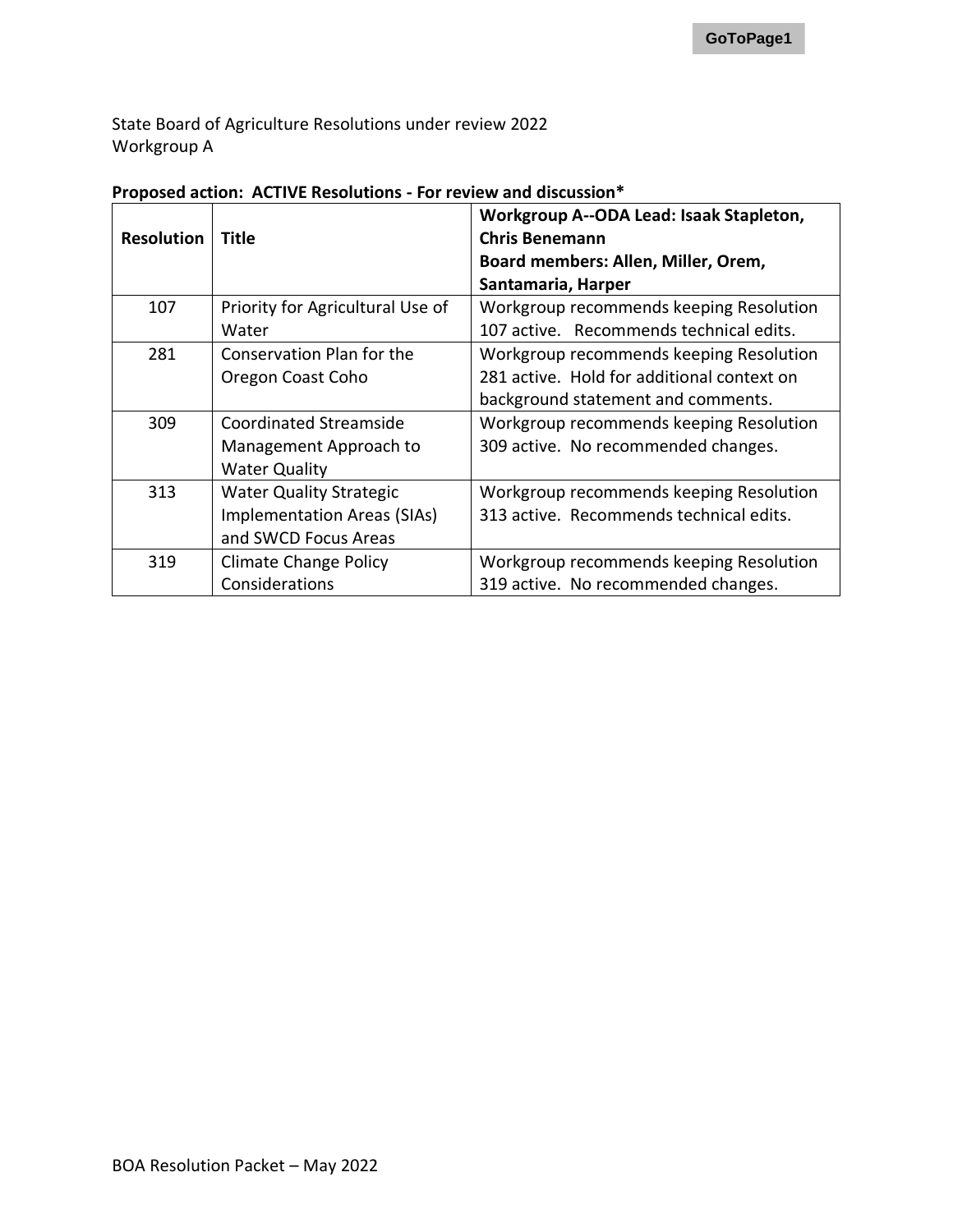### <span id="page-3-0"></span>**Oregon State Board of Agriculture Resolution**

| Title: Priority for Agricultural Use of Water | Number: 107                                 |
|-----------------------------------------------|---------------------------------------------|
|                                               | <b>Effective Date:</b>                      |
| <b>Workgroup A:</b>                           | Next Review Date: 00/00/2022 - Under Review |
| Harper, Allen, Miller, Orem, Santamaria       | Date of Last Review/Revision: 02/02/2022    |
| <b>ODA Staff Contact: Isaak Stapleton</b>     | Original Resolution Date: 04/12/1984        |
| <b>Board Chair:</b>                           | Signature on file                           |

# Proposed action: Active Resolution under review

### **Background**

- I. Agriculture is a major industry in Oregon, providing a vital and important economic base for citizens of the state.
- II. Agriculture is a water user in the state and must be recognized as being a beneficial use of water and in the public interest; and
- III. Watershed damage and water supply depletion have resulted from numerous actions by people on the land and in the water and is not attributable to any single activity or water user group; and
- IV. Agriculture has been responsible for conservation projects which have served to enhance and stabilize water quantity and quality in the state.

#### **Resolution**

The Board of Agriculture believes that agriculture, along with other beneficial uses and users of water, must be considered equally and coordinated with all water resource planning and management activities in the state; and

Current and future agricultural uses of water must be accounted for as the state develops new instream water rights. We support the continued use of reservations to ensure that agricultural needs are accounted for as the state develops new instream water right applications.

#### **Summary**

Agricultural uses of water should be considered equally with all other beneficial uses in water resource planning and management activities within Oregon.

# Proposed action: Active Resolution under review

Resolution number: 107 **Page 1 of 1** Resolution title: Priority for Agricultural Use of Water

| Deleted: 09/27/2018                                                           |  |
|-------------------------------------------------------------------------------|--|
| Deleted: 02/02/2022                                                           |  |
| Deleted: Sub-Committee:                                                       |  |
| Deleted: 06/07/2018                                                           |  |
| <b>Deleted: Natural Resources</b><br><b>ODA Staff Contact:</b> Stephanie Page |  |
| Deleted: Tyson Raymond                                                        |  |
| Deleted: Brian Harper                                                         |  |

**Deleted:** man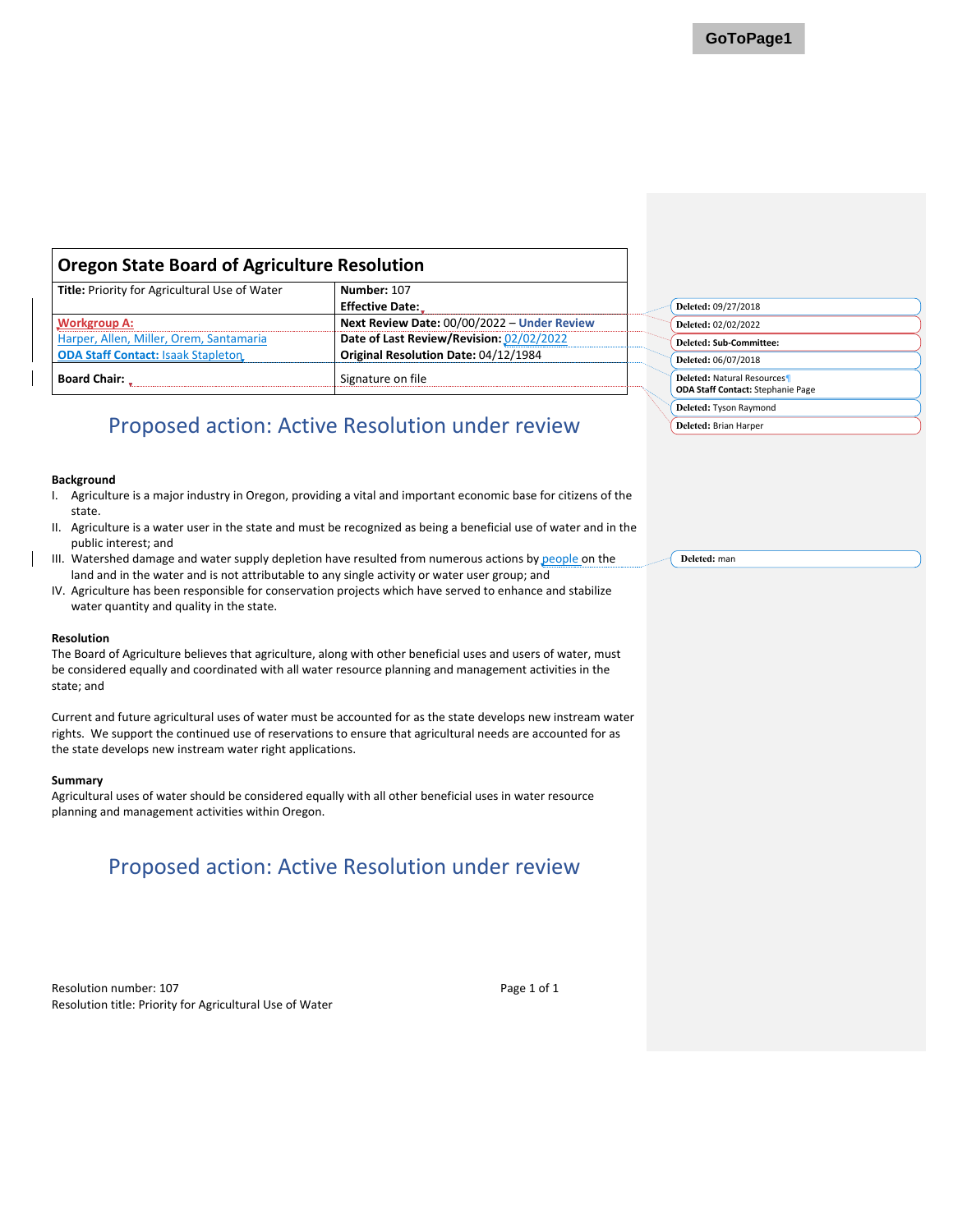**Deleted: Sub-Committee: Deleted:** Natural Resources¶ **Deleted:** Stephanie Page **Deleted:** Tyson Raymond

<span id="page-4-0"></span>

| <b>Oregon State Board of Agriculture Resolution</b> |                                             |  |
|-----------------------------------------------------|---------------------------------------------|--|
| Title: Conservation Plan for the Oregon Coast Coho  | Number: 281                                 |  |
|                                                     | <b>Effective Date: 09/27/2018</b>           |  |
| <b>Workgroup A:</b>                                 | Next Review Date: 00/00/2022 - Under Review |  |
| Harper, Allen, Miller, Orem, Santamaria             | Date of Last Review/Revision: 02/02/2022    |  |
| <b>ODA Staff Contact: Jsaak Stapleton</b>           | Original Resolution Date: 02/23/2007        |  |
| <b>Board Chair:</b>                                 | Signature on file                           |  |

# Proposed action: Active Resolution under review

#### **Background**

The state has pursued development of a Conservation Plan for the Oregon Coast Coho to insure that coastal coho populations fully recover. This planning effort included considerable agency input and public involvement. Oregon Department of Agriculture (ODA) will contribute to this effort through implementation of the CAFO, Agricultural Water Quality, Pesticides, Soil and Water Conservation Districts, and Weeds and Invasive Species programs. Also needed are additional voluntary fish habitat improvements not covered under the existing regulatory programs.

Governor Kulongoski has requested that state natural resource agencies and their boards provide visible leadership, support, and endorsement to this effort.

#### **Resolution**

Be it resolved that the Oregon State Board of Agriculture endorses the Oregon Department of Agriculture's efforts toward assisting with state efforts to fully recover coast coho populations. The board in cooperation with the Director of the Department of Agriculture will provide leadership and support to this effort, including efforts to help landowners achieve voluntary fish habitat improvements not covered under the existing regulatory programs.

#### **Summary**

The Board supports efforts of the state to ensure the recovery of the Oregon Coastal Coho Salmon population.

### Proposed action: Active Resolution under review

Resolution number: 281 **Page 1 of 1** Resolution title: Conservation Plan for the Oregon Coast Coho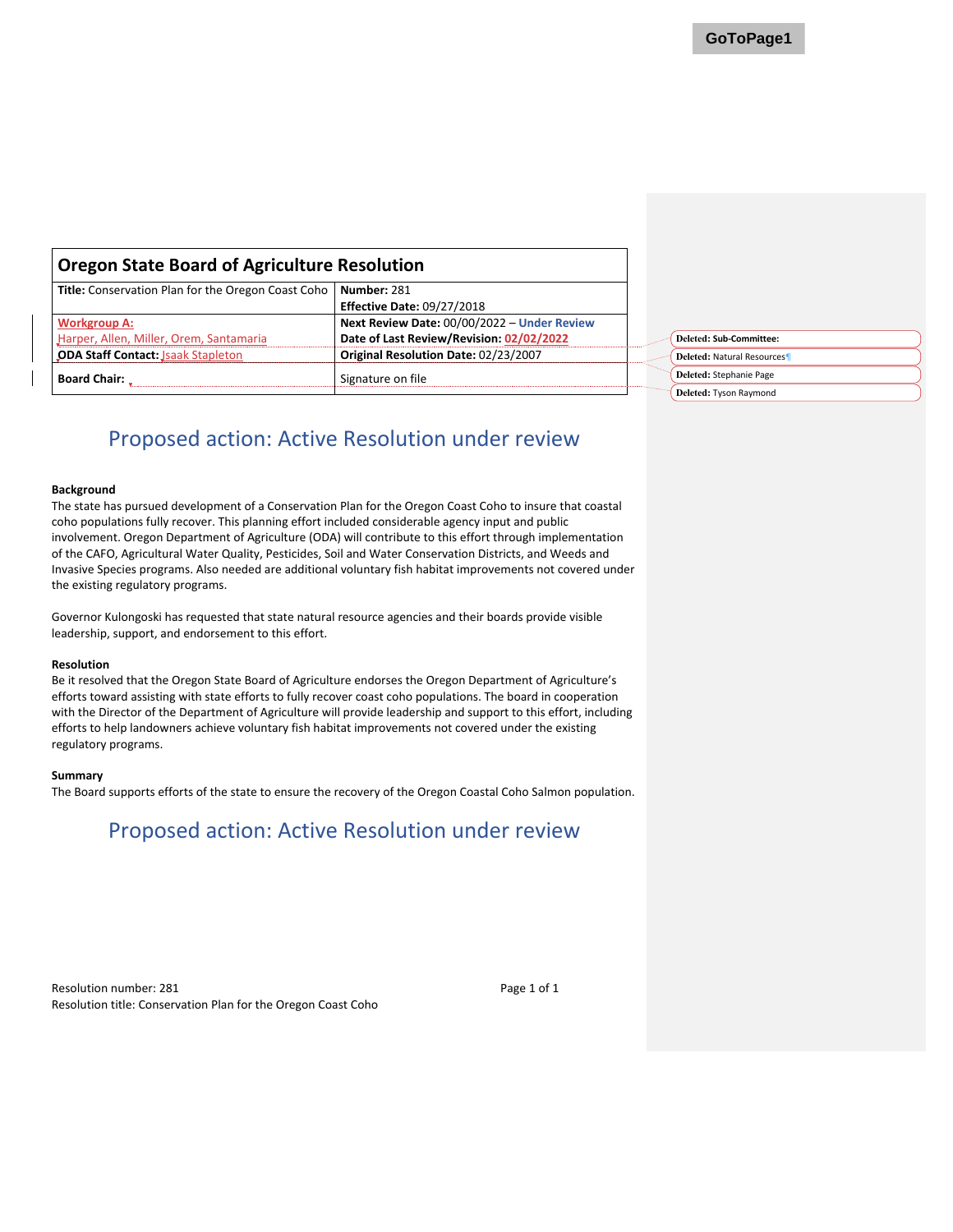<span id="page-5-0"></span>

| <b>Oregon State Board of Agriculture Resolution</b>     |                                             |
|---------------------------------------------------------|---------------------------------------------|
| Title: Coordinated Streamside Management<br>Number: 309 |                                             |
| Approach to Water Quality                               | <b>Effective Date:</b>                      |
| <b>Workgroup A:</b>                                     | Next Review Date: 00/00/2022 - Under Review |
| Harper, Allen, Miller, Orem, Santamaria                 | Date of Last Review/Revision: 02/02/2022    |
| <b>ODA Staff Contact: Isaak Stapleton</b>               | Original Resolution Date: 03/08/2012        |
| <b>Board Chair:</b>                                     | Signature on file                           |

#### **Background**

Since 2012, the Department of Agriculture (ODA), as directed by the Board of Agriculture (BOA), has developed and implemented a strategy to more efficiently and effectively prevent and control water pollution from activities on agricultural lands. That strategy has included systematic identification of Strategic Implementation Areas (SIAs) and Focus Areas in Soil and Water Conservation Districts (SWCDs) to assess land conditions related to water quality and assist landowners in protecting and improving water quality. The approach has included: assessment based on existing public domain data, prioritization of need based on existing conditions, focused outreach, and enforcement action by the Department of Agriculture when warranted.

In November 2017, representatives of ODA and the Oregon Watershed Enhancement Board (OWEB) presented a concept to the Board of Agriculture to incorporate ODA's SIA and Focus Area activities into a more coordinated approach to streamside management that includes federal, state and local partners and is designed to leverage more resources for incentive-based conservation and monitoring, while sustaining ODA's role in compliance and enforcement of statutes and rules pertaining to agricultural water quality management. ODA and OWEB will jointly lead the coordinated approach.

Streamside areas have a significant influence on water quality and provide a variety of functions, including streambank stability, moderation of solar heating, and filtration of pollutants from overland flows. They are also a very visible sign of agriculture's commitment to protect water quality and implement the Agricultural Water Quality Program. Streamside areas also provide habitat for fish and wildlife.

While landowners have invested time and money to improve and restore their streamside areas, there are still areas in Oregon in need of improvement. Outreach, education, and technical assistance is essential to continue streamside restoration efforts along agricultural lands. Monitoring streamside conditions is also important to be able to show change in streamside conditions over time and evaluate the effectiveness of the Agricultural Water Quality Program. A regulatory backstop is provided by ODA to ensure compliance.

In a Coordinated Streamside Management Approach, improvements to the current SIA and Focus Area process will include: more funding for SWCDs and watershed councils for landowner outreach, technical assistance, and on-the-ground projects in SIAs; a multi-year framework for conservation and restoration work; watershed-scale monitoring of water quality trends; more support from state and federal agencies; and ability for ODA to focus on compliance in SIAs.

Resolution number: 309 Page 1 of 2 Resolution title: Coordinated Streamside Management Approach to Water Quality

| Deleted: 06/07/2018                                                           |  |
|-------------------------------------------------------------------------------|--|
| Deleted: 02/02/2022                                                           |  |
| Deleted: Sub-Committee:                                                       |  |
| Deleted: 06/07/2018                                                           |  |
| <b>Deleted: Natural Resources</b><br><b>ODA Staff Contact:</b> Stephanie Page |  |
| Deleted: Barbara Boyer                                                        |  |
| Deleted: Brian Harper                                                         |  |

**Deleted:** l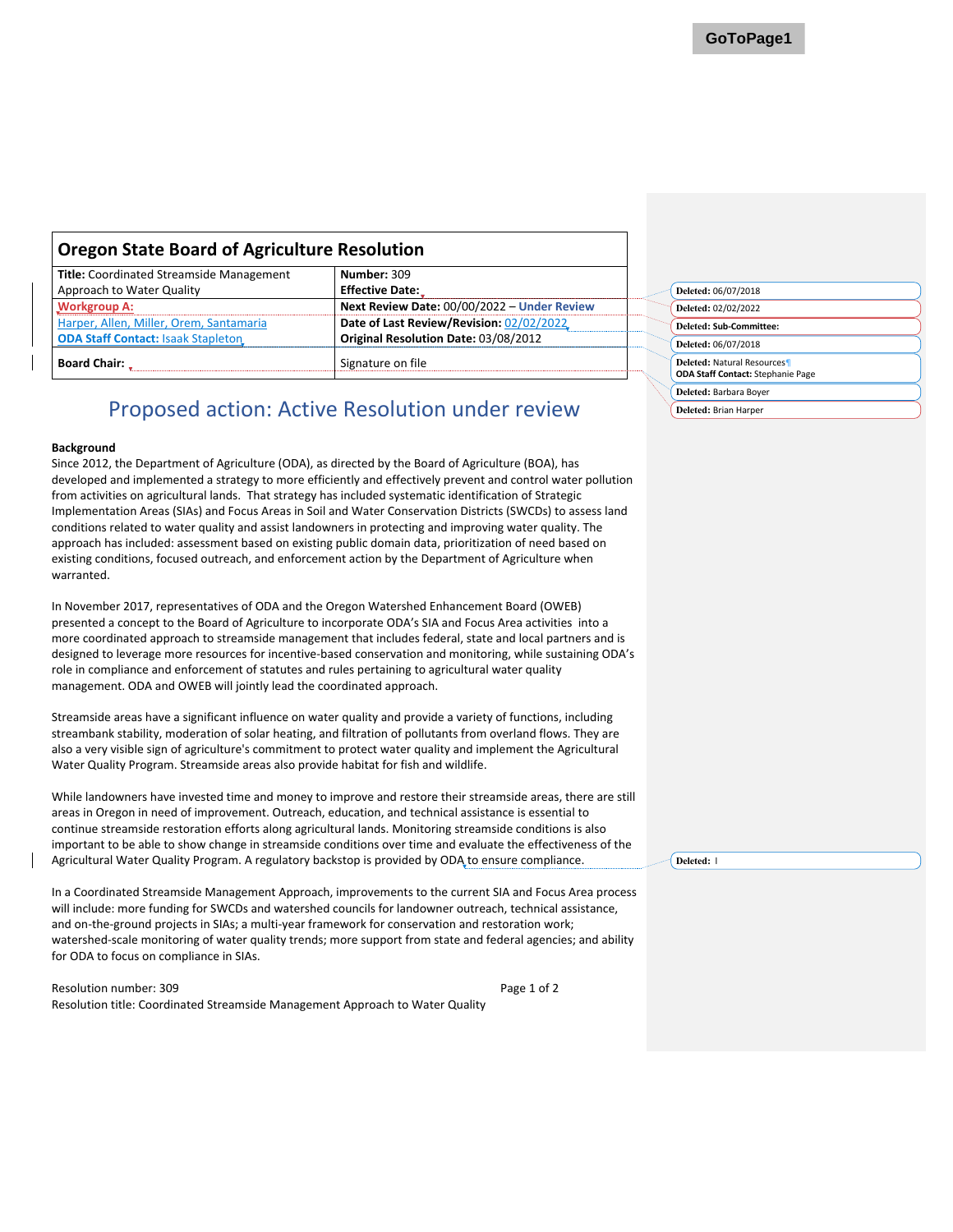### **Resolution**

Be it resolved that the Oregon Board of Agriculture supports integration of ODA's SIA and Focus Area activities into a Coordinated Streamside Management approach that expands multi-agency efforts focused on improvement of streamside areas through outreach and education, technical assistance and monitoring, and compliance enforcement to encourage streamside restoration and improve water quality in the agricultural community.

#### **Summary**

Recognizes the importance of streamside areas to water quality. Adopts a multi-agency coordinated approach to improving water quality and habitat for fish and streamside-dependent plants and animals in agriculturallyinfluenced areas. Directs resources towards outreach, education, technical assistance, monitoring, on-theground projects, and compliance enforcement to encourage streamside restoration in the agricultural community.

The Board of Agriculture supports ODA and OWEB jointly leading the coordinated approach, provided that ODA remain responsible for implementing the Agricultural Water Quality Management Program.

### Proposed action: Active Resolution under review

Resolution number: 309 Page 2 of 2 Resolution title: Coordinated Streamside Management Approach to Water Quality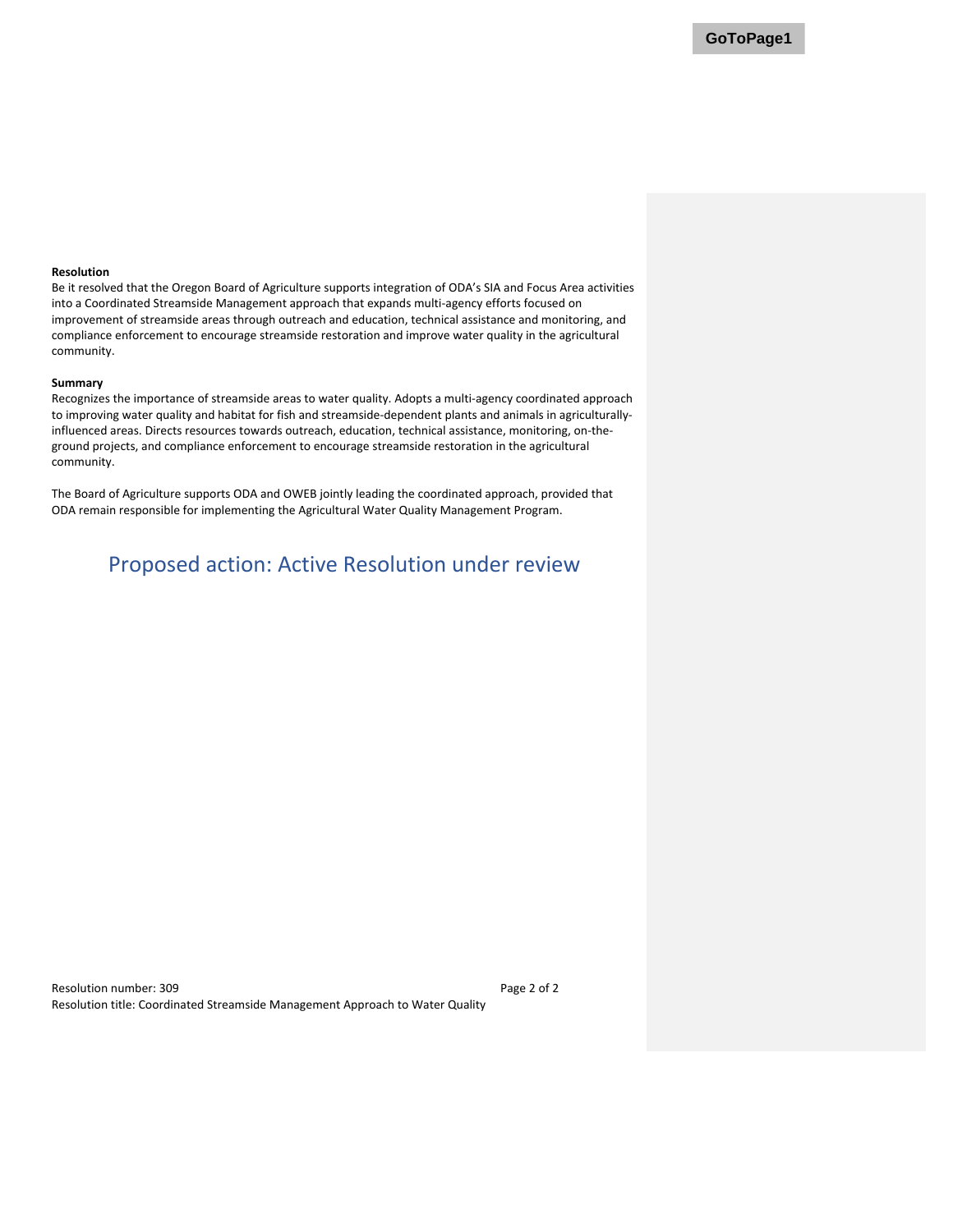<span id="page-7-0"></span>

| <b>Oregon State Board of Agriculture Resolution</b>                 |                                             |
|---------------------------------------------------------------------|---------------------------------------------|
| Number: 313<br><b>Title:</b> Water quality Strategic Implementation |                                             |
| Areas (SIAs) and SWCD Focus Areas                                   | <b>Effective Date:</b>                      |
| <b>Workgroup A:</b>                                                 | Next Review Date: 00/00/2022 - Under Review |
| Harper, Allen, Miller, Orem, Santamaria                             | Date of Last Review/Revision: 02/02/2022    |
| <b>ODA Staff Contact: Isaak Stapleton_</b>                          | Original Resolution Date: 12/03/2014        |
| <b>Board Chair:</b>                                                 | Signature on file                           |

#### **Background**

Since 1993, the Board of Agriculture has been actively involved with guiding the department's efforts to establish and implement Oregon's Agricultural Water Quality Program. Recognizing the need to provide quantitative measures of agricultural efforts to improve land condition, the Board passed a resolution in March of 2013 supporting development of a systematic approach to assess conditions on agricultural lands that may impact water quality. The Board also supported development of a mechanism for the program to strategically focus and prioritize resources to improve water quality associated with agricultural lands and activities. With the help of Soil and Water Conservation Districts (SWCD), the department has successfully developed a systematic approach using ODA Strategic Implementation Areas and SWCD focus areas to assess land conditions that are related to water quality and assist landowners in protecting and improving water quality.

#### **Resolution**

- 1) The Board of Agriculture supports the department's systematic approach to assess critical conditions on agricultural lands that may impact water quality. This includes both the assessments of focus areas by SWCDs and the department's use of Strategic Implementation Areas to focus compliance efforts.
- 2) The Board of Agriculture recommends that ODA in concert with other Natural Resource Agencies through the Coordinated Streamside Management Approach prioritize watersheds and develop an accelerated schedule for full-scale statewide implementation of the department's SIA and SWCD Focus Area approach. The schedule should describe what resources are needed to achieve that schedule, what actions are needed to acquire those resources, and how the Board can be of assistance.
- 3) The Board of Agriculture recommends that ODA remain the lead agency responsible for ensuring that both incentive-based and regulatory actions are taken in accordance with Oregon's Agricultural Water Quality Management Act (ORS 568.900 to 568.933) to address landscape conditions that could affect water quality and that could cause water pollution. ODA may utilize data and information from other natural resource agencies as part of the Coordinated Streamside Management Approach.
- 4) The Board of Agriculture recommends ongoing investment of resources by the department in widespread outreach efforts to inform farmers and ranchers of SIA and focus areas assessment results and what actions they can take to protect and enhance water quality on their land.

Resolution number: 313 Page 1 of 2 Resolution title: Water quality Strategic Implementation Areas (SIAs) and SWCD Focus Areas

| Deleted: 02/02/2022                                                           |
|-------------------------------------------------------------------------------|
| Deleted: 06/07/2018                                                           |
| Deleted: Sub-Committee:                                                       |
| Deleted: 06/07/2018                                                           |
| <b>Deleted: Natural Resources</b><br><b>ODA Staff Contact:</b> Stephanie Page |
| Deleted: Barbara Boyer                                                        |
| Deleted: Brian Harper                                                         |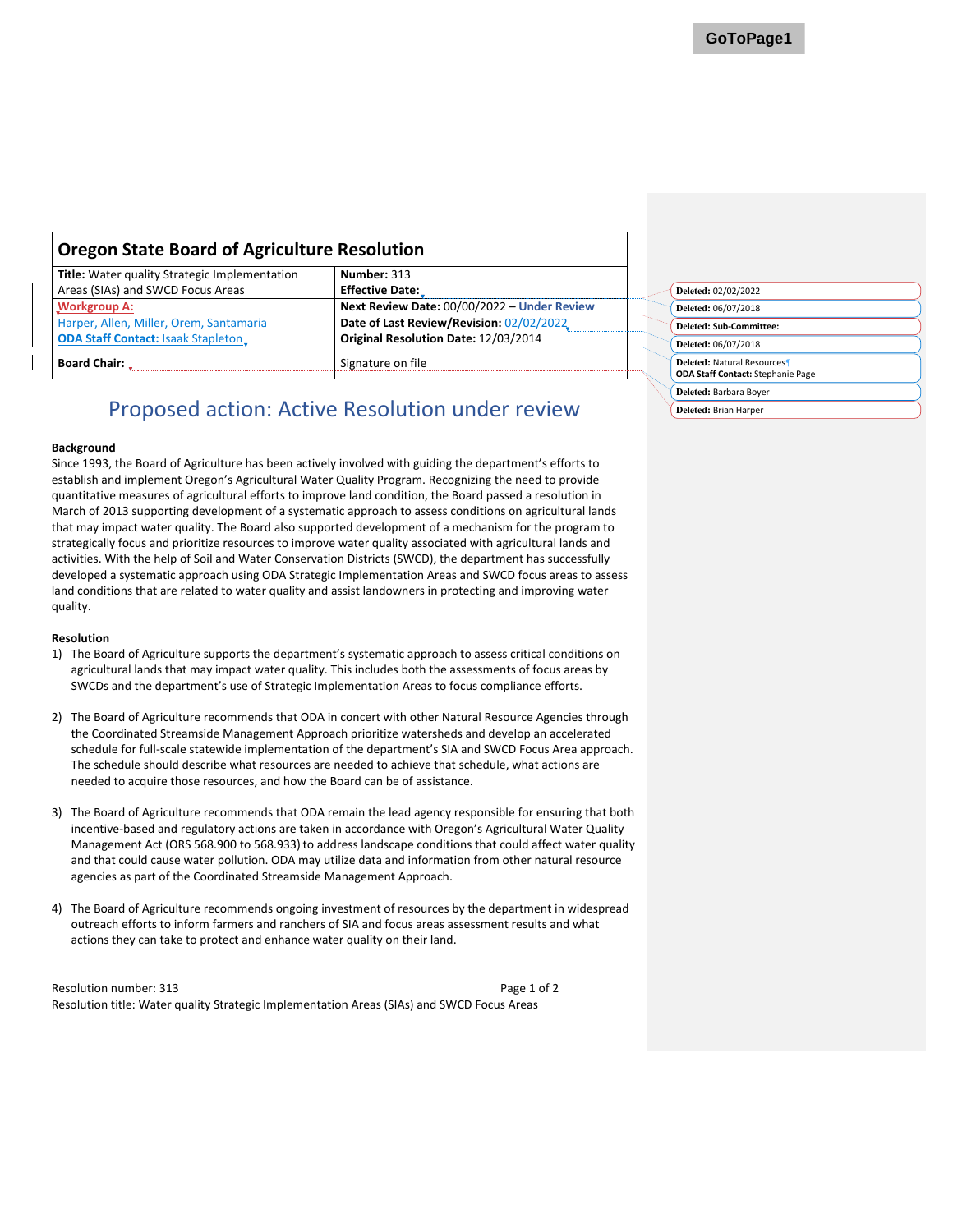5) The Board of Agriculture recommends that the Memorandum of Agreement (MOA) between ODA and the Department of Environmental Quality (DEQ) be reviewed every biennium and updated as needed, and that the Board be briefed on changes to the MOA when they occur.

#### **Summary**

The Board supports accelerated implementation of ODA's systematic approach to identify and document existing conditions and changes on agricultural lands that could impact water quality over time using outreach, assessment and prioritization of geographic areas to address the most serious water quality problems and achieve agricultural TMDL (Total Maximum Daily Load) allocations.

The Board also supports ODA remaining responsible for documenting and controlling pollution on agricultural lands and using data and information from other natural resource agencies as part of the Coordinated Streamside Management Approach to document conditions on the landscape, including water quality impacts, and using this information to prioritize program activities. The Board recommends that the MOA between ODA and DEQ be reviewed every biennium and updated as needed.

### Proposed action: Active Resolution under review

**Deleted:** load

Resolution number: 313 Page 2 of 2 Resolution title: Water quality Strategic Implementation Areas (SIAs) and SWCD Focus Areas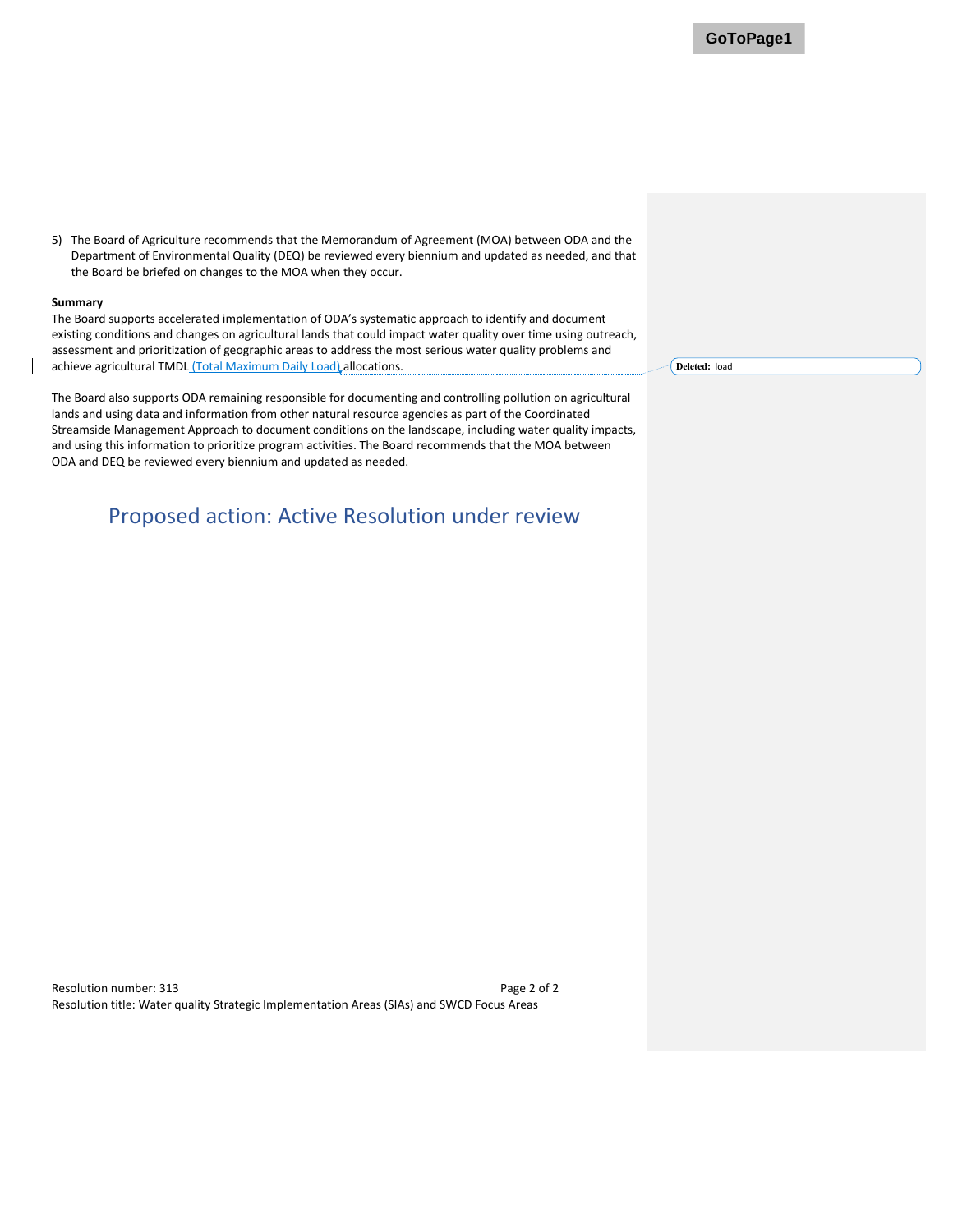### <span id="page-9-0"></span>**Oregon State Board of Agriculture Resolution**

| <b>Title:</b> Climate Change Policy Considerations | Number: 319                                 |
|----------------------------------------------------|---------------------------------------------|
|                                                    | <b>Effective Date:</b>                      |
| <b>Workgroup A:</b>                                | Next Review Date: 00/00/2022 - Under Review |
| Harper, Allen, Miller, Orem, Santamaria            | Date of Last Review/Revision: 02/02/2022    |
| <b>ODA Staff Contact: Jsaak Stapleton</b>          | Original Resolution Date: 12/05/2019        |
| <b>Board Chair:</b>                                | Signature on file                           |

### Proposed action: Active Resolution under review

#### **Background**

WHEREAS, climate change is projected to impact Oregon agriculture in many ways, including but not limited to changing precipitation patterns, summer water shortages, increased average and extreme temperatures, and increased drought and fire.

WHEREAS, clean and abundant ground and surface water is critical for agriculture, and climate change is affecting annual rainfall and snowpack that provides water for agriculture.

WHEREAS, Oregon's agriculture industry is diverse in numerous ways, producing over 250 different commodities in various landscapes and climatic conditions, operating diverse production systems using a variety of inputs, depending on diverse markets both domestically and internationally, and partnering with numerous agriculture and food businesses to produce and process products.

WHEREAS, policies intended to help the state in adapting to changing climate conditions, such as policies to address water shortages and water quality issues, will affect agriculture.

WHEREAS, policies to address greenhouse gas emissions will also affect agricultural production, even if agriculture is exempted from these policies.

WHEREAS, policies that regulate greenhouse gas emissions will affect the costs of agricultural inputs including fuels, electricity, and fertilizer, impacting the cost of production as well as the cost of moving agriculture and food products to market.

WHEREAS, competition and regulatory issues can cause emissions intensive trade exposed industries to explore out of state or overseas opportunities, potentially affecting industries that add value to Oregon agricultural products and contribute to Oregon's agricultural and food economies.

WHEREAS, climate change policy may also benefit agriculture by mitigating some of the most serious impacts of climate change, and by providing incentives and tools to help agriculture reduce its emissions and adapt to climate change.

Resolution number: 319 Resolution title: Climate Change Policy Considerations Page 1 of 3

| Deleted: 12/05/2019      |
|--------------------------|
| Deleted: 02/02/2022      |
| Deleted: Sub-Committee:  |
| Deleted: Brentano,       |
| Deleted: Kitamura, Myers |
| Deleted: Stephanie Page  |
| Deleted: Marty Myers     |
| Deleted: Brian Harper    |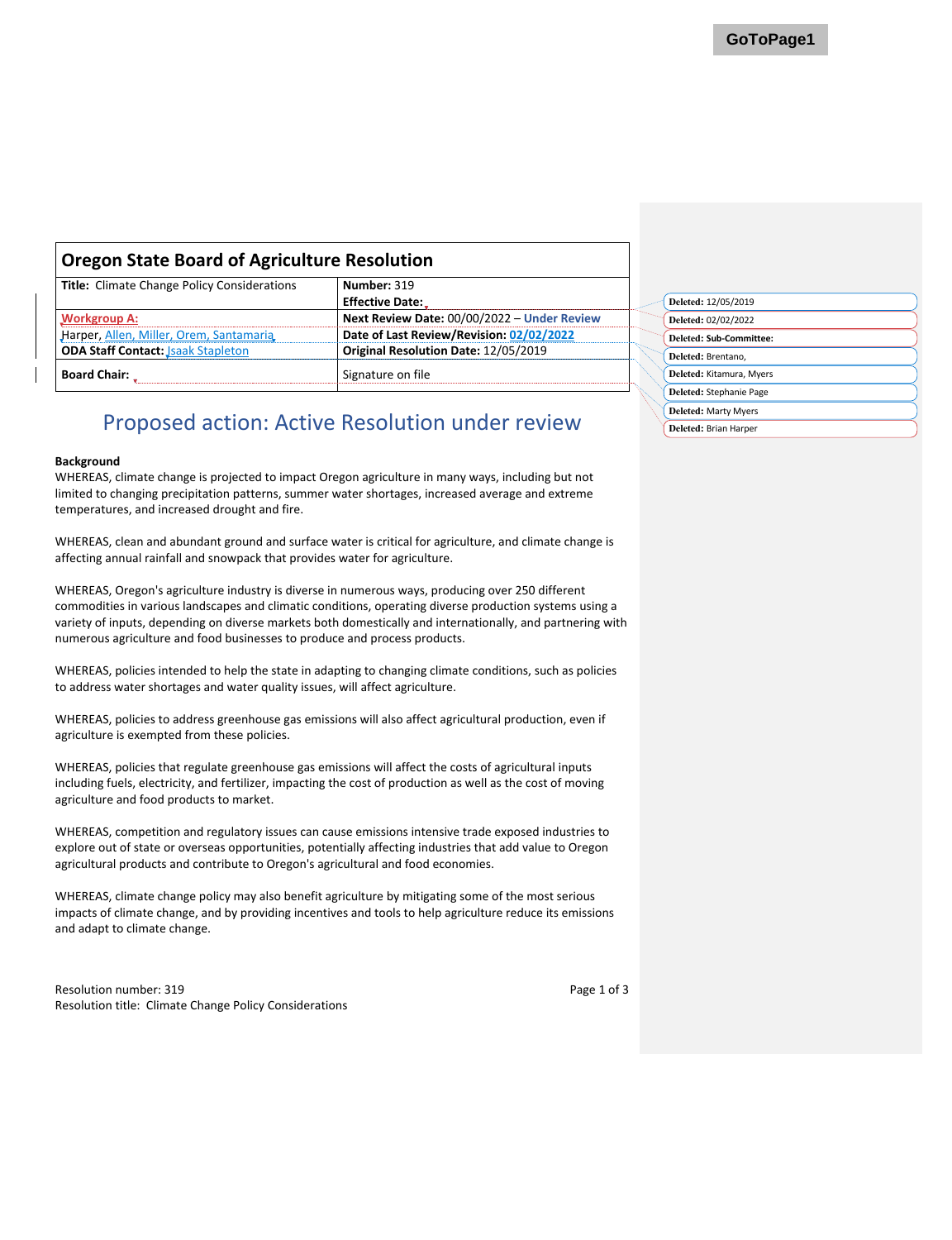WHEREAS, offsets are one type of incentive, but the costs to measure and verify the mitigation benefits of offset projects can be prohibitive for certain project types.

WHEREAS, other jurisdictions have experienced good participation from the agricultural sector in flexible, accessible, voluntary programs that invest allowance revenue into activities that help agriculture reduce its carbon footprint and adapt to climate change.

#### **Resolution**

Be it resolved that the Oregon Board of Agriculture recommends any climate change related policies should:

- Maintain a healthy agricultural economy, including processing and infrastructure that adds value to Oregon agricultural production, and retain agriculture's ability to grow crops and livestock, harvest seafood, pack and process agricultural products economically in Oregon.
- Balance the need to reduce emissions from intensive and trade exposed industries with the goal of retaining these industries in the state.
- Recognize that if processing or other facilities leave the state because of higher costs due to carbon policy, we have not achieved the goal of reducing carbon and have simply moved emissions to another location while harming our economy and industry.
- Provide compliance assistance, including longer compliance time frames, technical assistance, and low-cost compliance instruments, for energy intensive trade exposed industries that are at risk of loss to overseas or out of state competitors.
- Support exemptions or rebates for fuel used in on-farm activities.
- Consider the costs of transportation to move agricultural and food products to market, both within the state, domestically, and internationally, and maintain affordable transportation methods to move agricultural products to market both within and beyond the state.
- Structure offset programs so they are as workable and accessible as possible for farmers and ranchers with diverse farm sizes, crop types, and production systems. An aggregation or cooperative effort of small and mid-size operations should be allowed under any offset program.
- Allocate funding for voluntary incentive programs to assist Oregon agriculture in adapting to the impacts of climate change.
- Provide incentives to address the potential impacts of climate change to water supplies and water quality, and support agricultural practices that conserve water, modernize irrigation techniques, and develop water storage capacity.
- Consider adapting the state's water management policies to recognize the changes in climate conditions and water availability.
- Create flexible funding programs, recognizing the diversity in Oregon's commodities, production methods, farm size, and changing and evolving technologies and strategies used.
- Design incentive programs to be as accessible as possible, including a straightforward and simple application process, delivery systems that use local partners such as Soil and Water Conservation Districts, and simple reporting requirements.
- Support research into strategies that help agriculture adapt to some of the projected impacts from climate change.
- Recognize the sequestration opportunities in agriculture and the benefits that longstanding stewardship activities such as protecting the soil, set aside lands with trees, shrubs and plants.

Resolution number: 319

Resolution title: Climate Change Policy Considerations

Page 2 of 3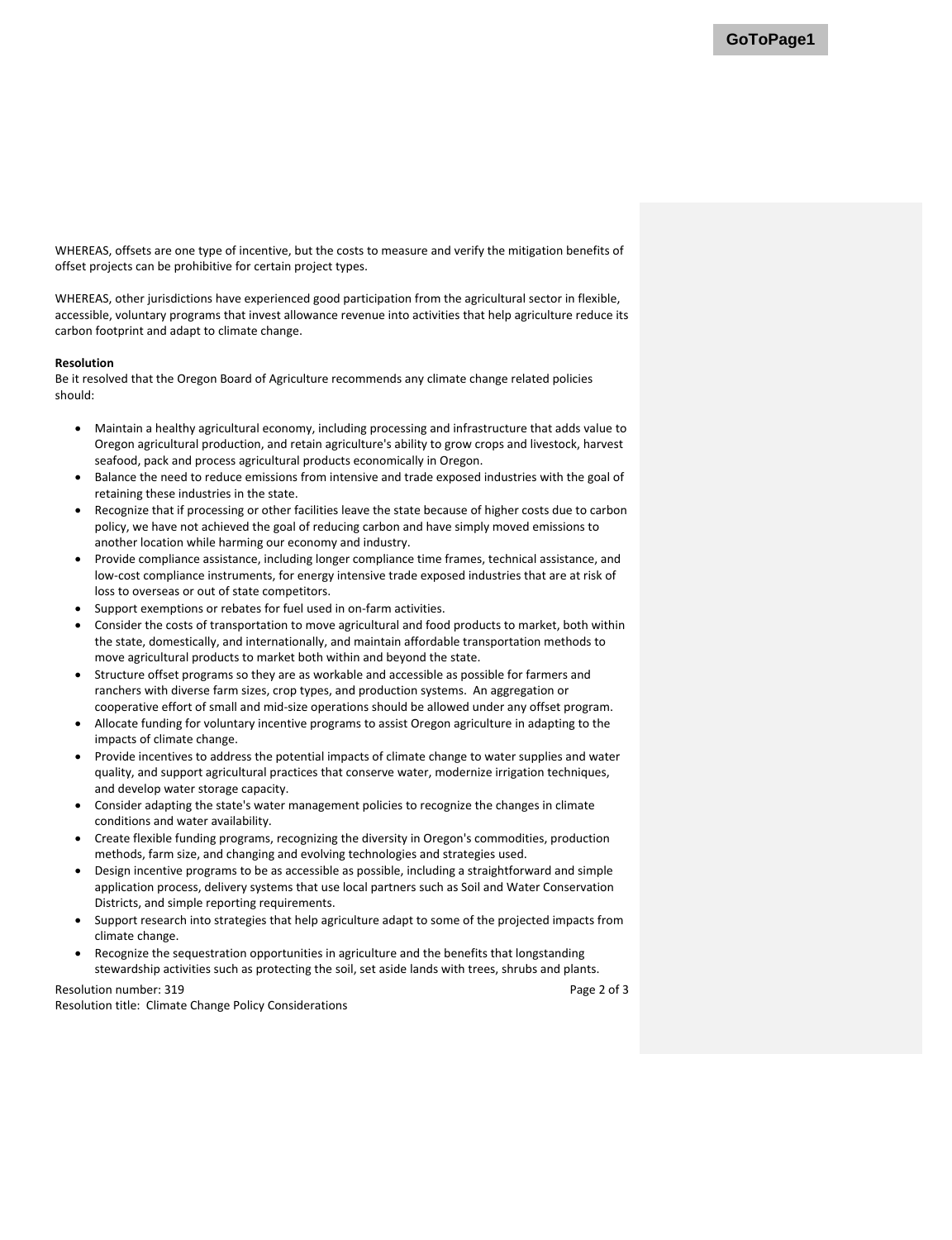#### **Summary**

Recommends that any climate change policies provide voluntary incentives for agriculture to mitigate and adapt to climate change; recognize agriculture's positive environmental and economic impacts; provide exemptions and compliance time frames to minimize adverse impacts to input costs and companion industries; support research into additional strategies; and support long-term planning, resource allocation and policy changes to help the state adapt to climate change.

# Proposed action: Active Resolution under review

Resolution number: 319 Resolution title: Climate Change Policy Considerations Page 3 of 3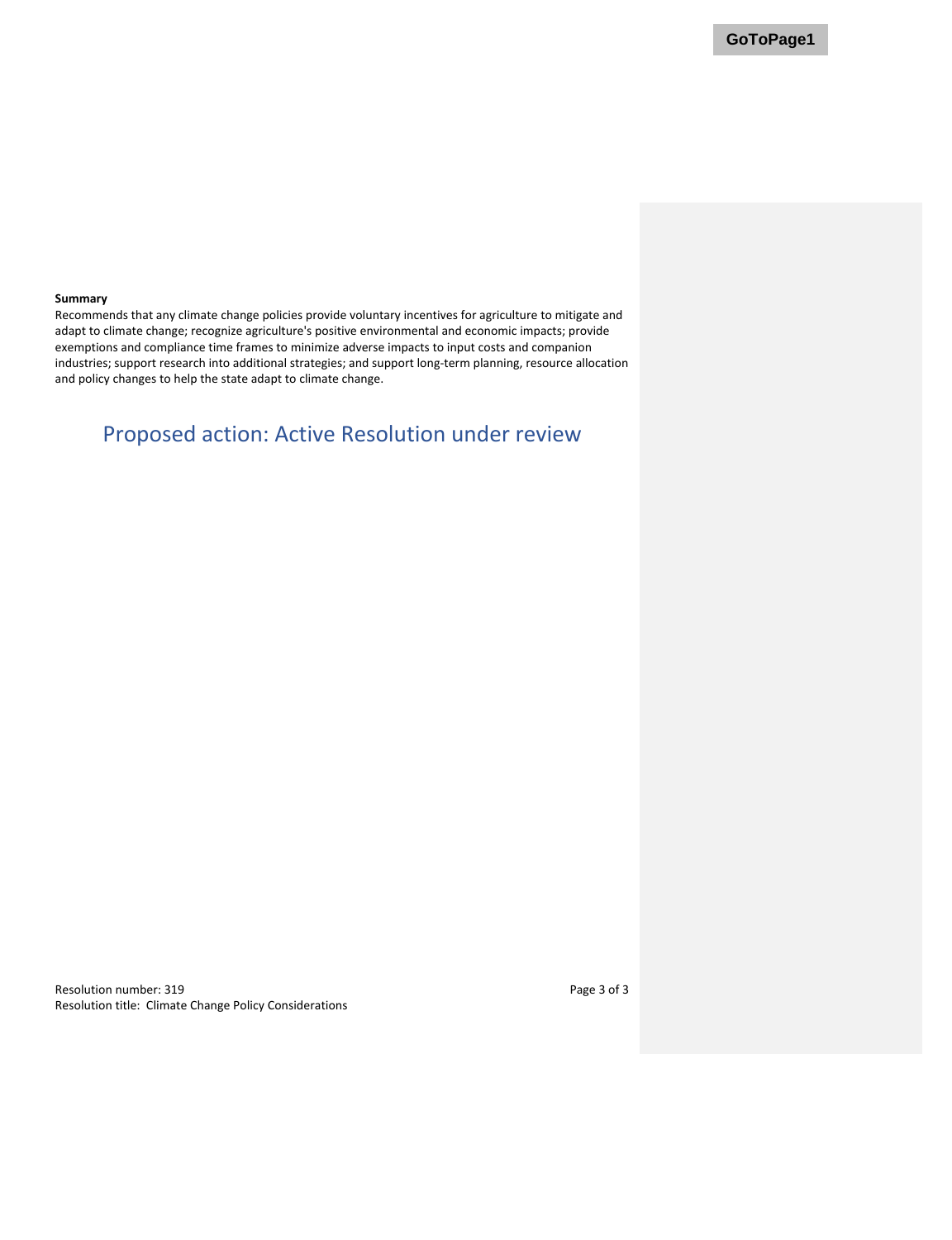State Board of Agriculture Resolutions under review 2022 Workgroup B

| <b>Resolution</b> | Title                                                                                                                     | Workgroup B--ODA Lead: Jim Johnson,<br><b>Rusty Rock, Jess Paulson</b><br>Board members: Boyer, Johnson, Lopez,<br>Svaty, Zielinski |
|-------------------|---------------------------------------------------------------------------------------------------------------------------|-------------------------------------------------------------------------------------------------------------------------------------|
| 301               | Minimizing Conflicts of<br>Coexistence in Agriculture                                                                     | Workgroup recommends keeping Resolution<br>301 active. Hold for additional input and<br>comments.                                   |
| 307               | <b>Farmworker Housing</b>                                                                                                 | Workgroup recommends keeping Resolution<br>307 active. Hold for additional input and<br>comments.                                   |
| 317               | Oregon Department of<br>Agriculture's role in the Food<br><b>Safety Modernization Act</b><br>Produce Rule Implementations | Workgroup recommends keeping Resolution<br>317 active. Hold for additional input and<br>comments.                                   |
| 318               | Siting of energy transmission<br>and generation facilities on<br>agriculture land                                         | Workgroup recommends keeping Resolution<br>318 active. Hold for additional input and<br>comments.                                   |

### **Proposed action: ACTIVE Resolutions - For review and discussion**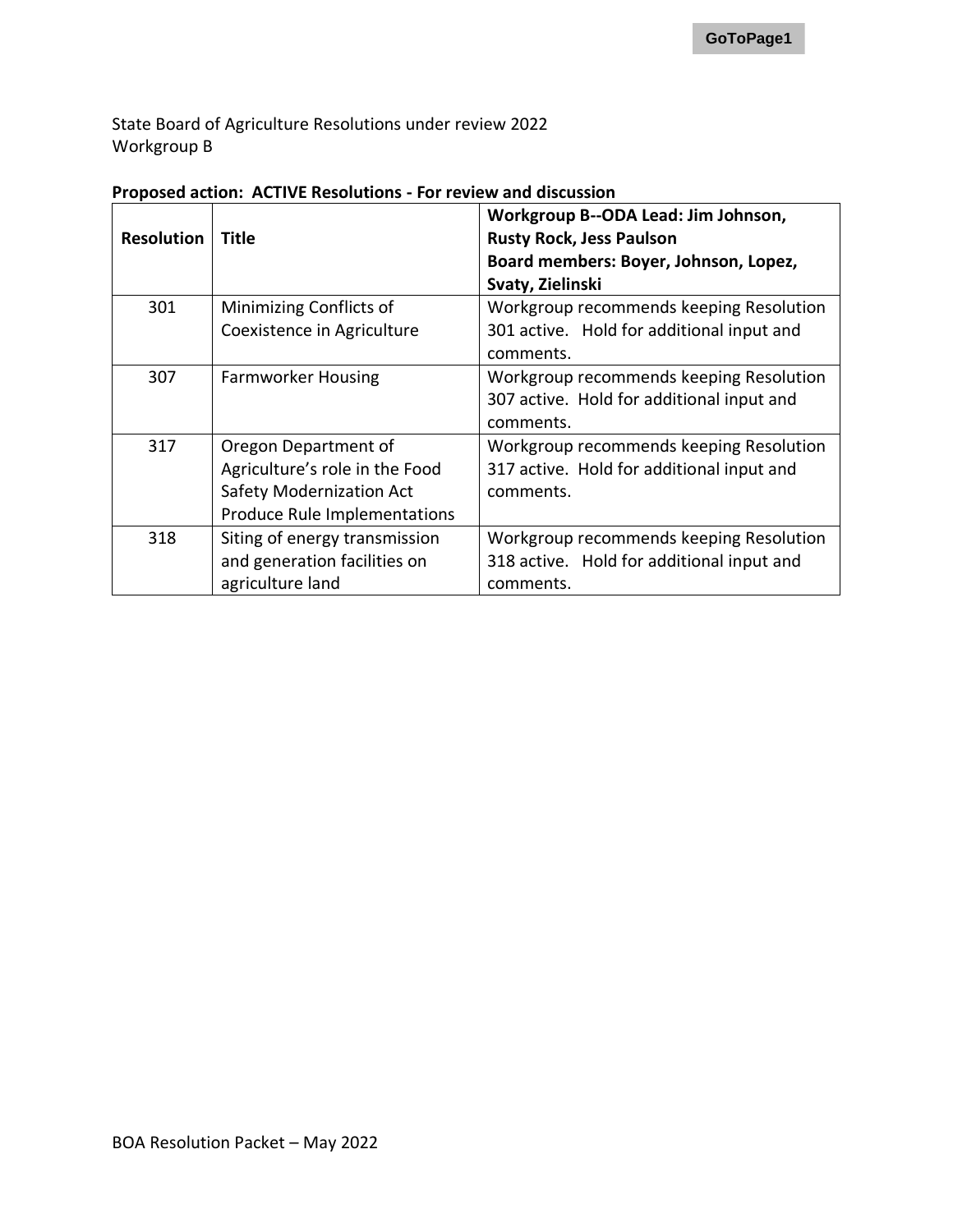<span id="page-13-0"></span>

| <b>Oregon State Board of Agriculture Resolution</b> |                                                                                  |  |                                                   |
|-----------------------------------------------------|----------------------------------------------------------------------------------|--|---------------------------------------------------|
| Title: Minimizing conflicts of coexistence in       | Number: 301                                                                      |  |                                                   |
| agriculture<br><b>Workgroup B:</b>                  | <b>Effective Date: 06/07/2018</b><br>Next Review Date: 00/00/2022 - Under Review |  | Deleted: Sub-Committee: Food Safety/Market Access |
| Boyer, Johnson, Lopez, Svaty, Zielinski             | Date of Last Review/Revision: 02/02/2022                                         |  | Deleted: 06/07/2018                               |
| <b>ODA Staff Contact:</b>                           | Original Resolution Date: 06/07/2011                                             |  | Deleted: Isaak Stapleton/Casey Prentis            |
| Jim Johnson, Rusty Rock, Jess Paulson               |                                                                                  |  |                                                   |
| <b>Board Chair:</b>                                 | Signature on file                                                                |  | Deleted: Barbara Boyer                            |

#### **Background**

Whereas a broad spectrum of production systems and technologies exist in agriculture;

Whereas farmers should, of their choosing, be able to pursue and utilize all available legal technologies and agriculture production systems to grow crops and raise livestock;

Whereas those engaged in production of agricultural crops or livestock are entrepreneurs, venturing their own knowledge, capital, resources, and ideals to bring products to market with the intent to make a profit;

Whereas all growers have the responsibility for good stewardship of natural resources, and farmers and ranchers must make management decisions that support such stewardship regardless of production system;

Whereas deliberate communication between neighboring producers about practices and cropping choices is essential to maintain crop integrity, resolve potential conflicts between neighboring operations, and help maintain successful farm operations;

Whereas Oregon farms vary in scale, organizational structure, and length of time in operation – some new, some over a century in the same family farm business – all contributing to the mosaic of agriculture in our state;

Whereas farmers have opportunities and responsibilities to many markets, including those nearby (local), regionally, and internationally, any of which may involve selling direct to consumers or wholesale, via contract or open market pricing;

Whereas those engaged in agricultural pursuits recognize that improvements in production processes require research, technological advances, and infrastructure to support adoption of new methods;

Whereas providing a sustained global food supply will require every available production methodology and technology, adapted to local conditions, that improves output while enhancing natural resources;

### **Resolution**

Resolution number: 301 **Page 1 of 2** Page 1 of 2 Resolution title: Minimizing conflicts of coexistence in agriculture Therefore, the State Board of Agriculture supports: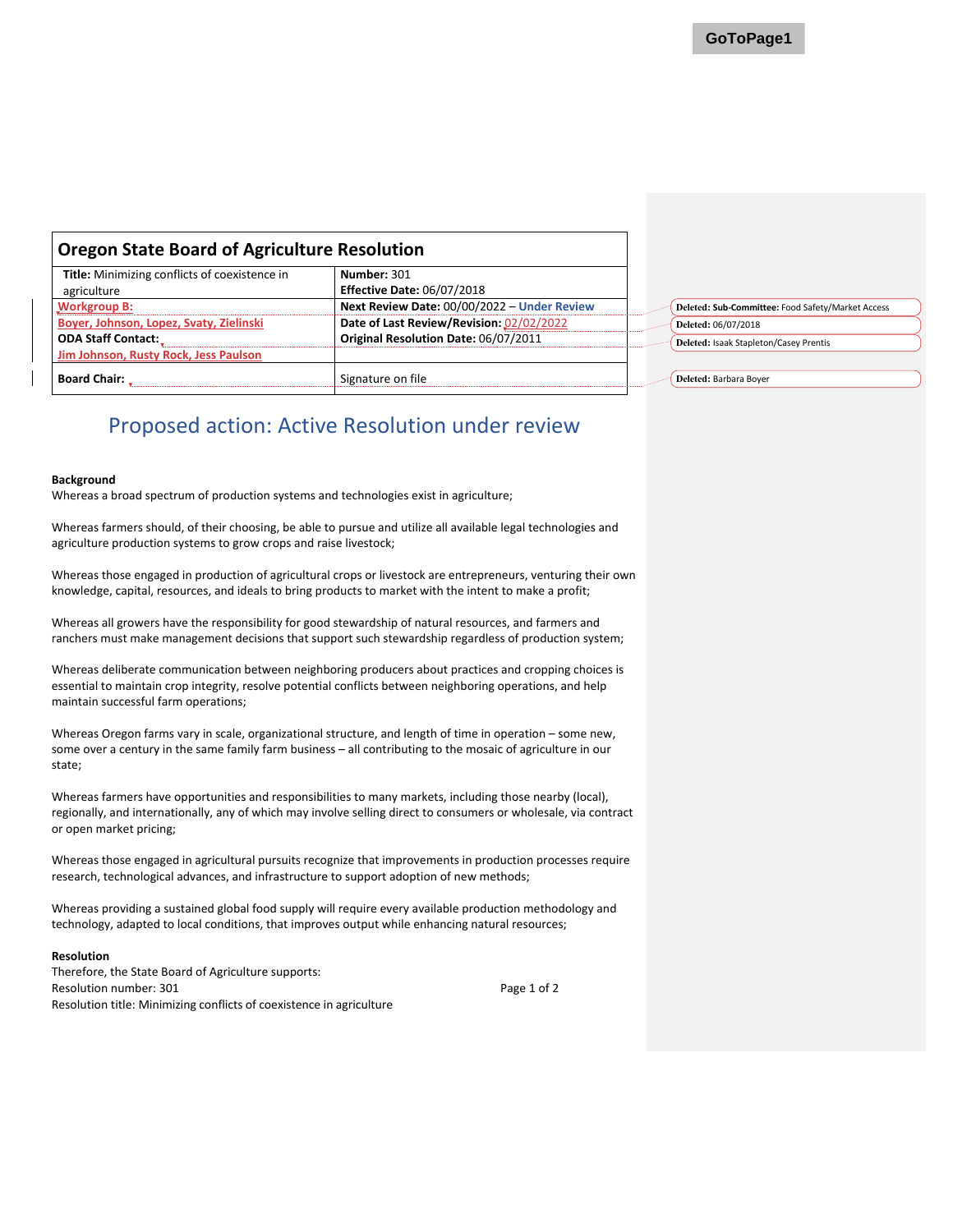- a) Stewardship of all production systems on farmlands and agriculture applications, striving for economic viability, sound natural resource management, good neighbor and employee relations, and community connections;
- b) Ongoing, constructive communication between growers about farm management plans and practices to minimize coexistence conflicts;
- c) Growers retaining the legal and economic opportunity to choose production technologies and resources, size of operation, and business structures necessary to produce products that meet the markets they choose to serve.
- d) Growers using Best Management Practices (BMPs) to minimize conflict between production systems as necessary, such as communication and coordination, use of conflict resolution tools including the Farm Mediation Program; agronomic practices, and buffers and isolation in space/time;
- e) State and Federal programs that encourage a variety of agriculture production systems with appropriate research, data gathering, infrastructure, tax policies and marketing support; facilitate commerce; support efficiencies in inputs, production and yields; sustain natural resources; conduct regulatory work; and provide financial and technical assistance when available and appropriate.
- f) Participation by ODA in efforts to proactively prevent and resolve coexistence conflicts, including participation in broad and inclusive efforts to discuss and identify solutions, and promotion of the Farm Mediation Program as a tool to resolve conflict.

### **Summary**

Supports stewardship of natural resources; ongoing communication; choice of production technologies, practices and business structures; BMPs to minimize conflict, and state and federal programs that support a variety of production systems.

### Proposed action: Active Resolution under review

Resolution number: 301 **Page 2 of 2** Resolution title: Minimizing conflicts of coexistence in agriculture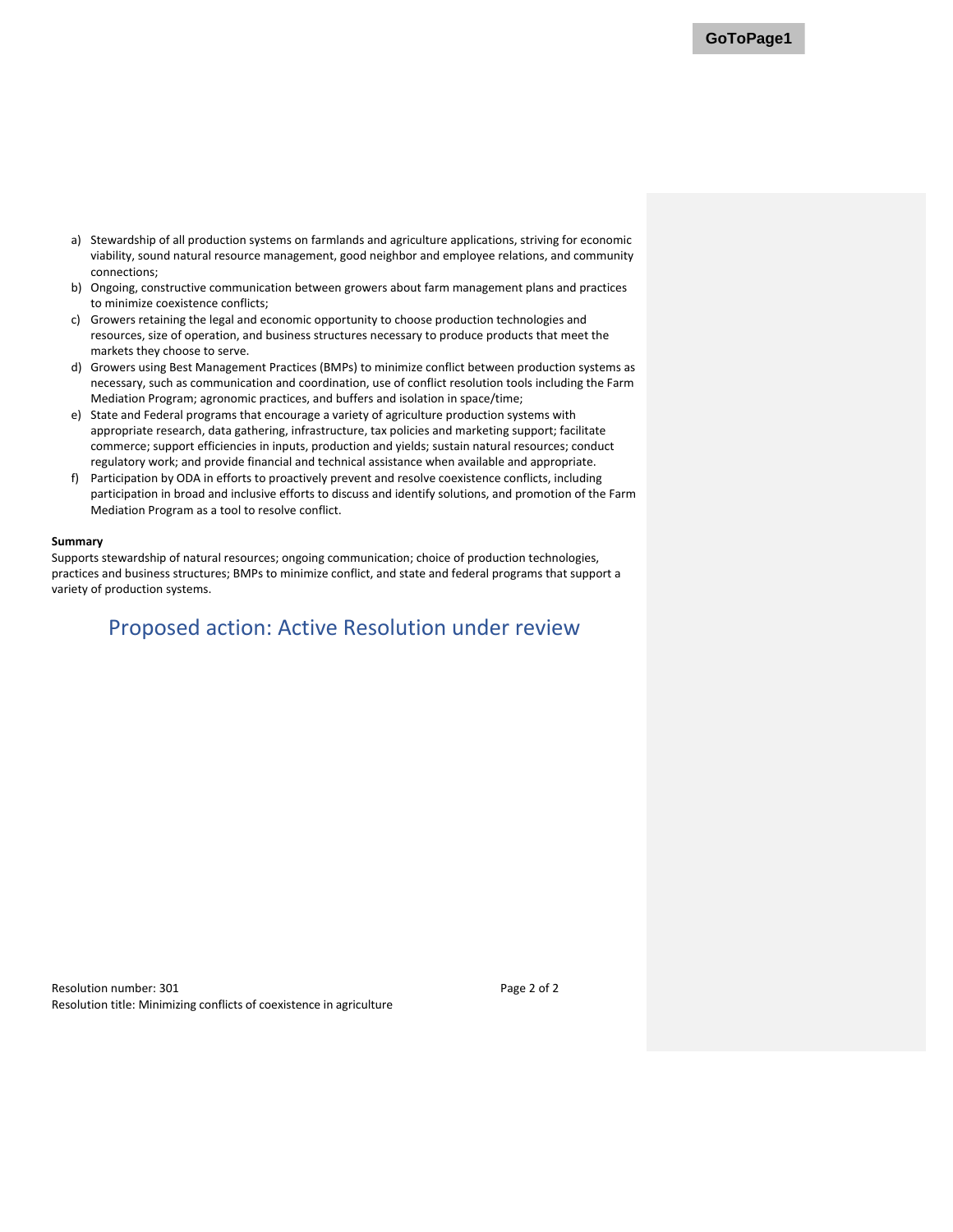<span id="page-15-0"></span>

| <b>Oregon State Board of Agriculture Resolution</b> |                                             |  |                                              |
|-----------------------------------------------------|---------------------------------------------|--|----------------------------------------------|
| <b>Title: Farmworker Housing</b>                    | Number: 307                                 |  |                                              |
|                                                     | <b>Effective Date: 06/07/2018</b>           |  |                                              |
| <b>Workgroup B:</b>                                 | Next Review Date: 00/00/2022 - Under Review |  | Deleted: Sub-Committee: Government Relations |
| Boyer, Johnson, Lopez, Svaty, Zielinski             | Date of Last Review/Revision: 02/02/2022    |  | Deleted: 06/07/2018                          |
| <b>ODA Staff Contact:</b>                           | Original Resolution Date: 09/07/2011        |  | Deleted: Kathryn Walker                      |
| Jim Johnson, Rusty Rock, Jess Paulson               |                                             |  |                                              |
| <b>Board Chair:</b>                                 | Signature on file                           |  | Deleted: Barbara Boyer                       |

#### **Background**

Whereas Oregon's agriculture, food and fiber industry is economically linked at 13.8 percent, or 326,617, of full and part-time jobs in Oregon;

Whereas a portion of the agricultural workforce related to production agriculture is seasonal and the housing needs for this population of workers are unique with seasonal employment estimated to be over 100,000 during peak harvest;

Whereas the number of on-farm housing and community-based housing opportunities do not meet the demand of the seasonal agricultural workforce;

Whereas farmers are concerned about the growing number of houses traditionally used for farmworker housing being converted to short-term rentals;

Whereas the Farmworker Housing Tax Credit Program is an important tool to help address the availability and livability of housing for seasonal and year-round farm workers in Oregon.

#### **Resolution**

Be it therefore resolved that the State Board of Agriculture supports the Farmworker Tax Credit Program and continues to encourage farmers to help address the need for farmworker housing. Also, be it resolved that the State Board of Agriculture encourages the Oregon legislature to consider additional strategies that would provide further opportunities to address the need for farmworker housing.

# Proposed action: Active Resolution under review

Resolution number: 307 Page 1 of 1 Resolution title: Farmworker Housing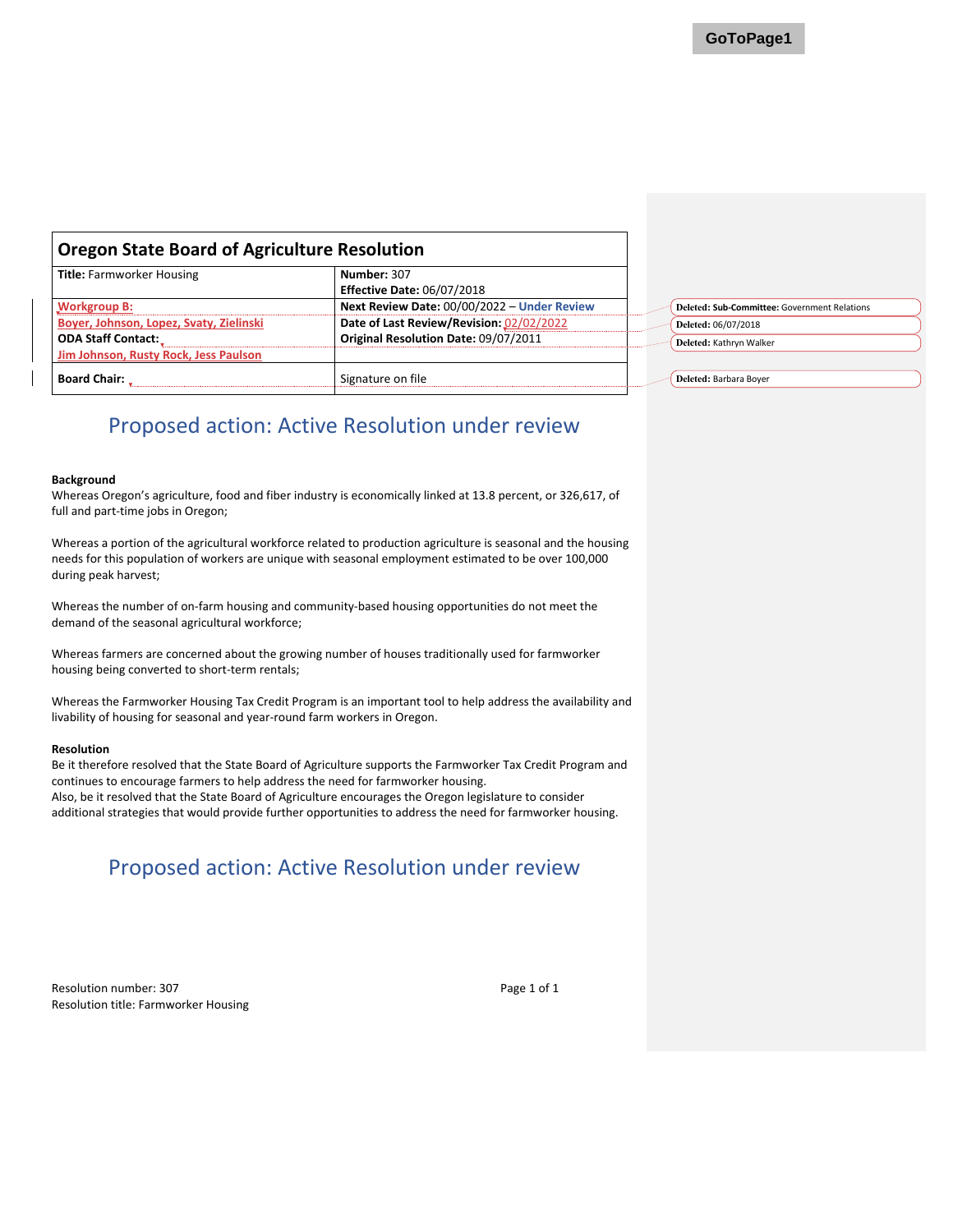<span id="page-16-0"></span>

| <b>Oregon State Board of Agriculture Resolution</b>                                                                   |                                                  |  |                                                      |
|-----------------------------------------------------------------------------------------------------------------------|--------------------------------------------------|--|------------------------------------------------------|
| Title: Oregon Department of Agriculture's role in<br>the Food Safety Modernization Act produce rule<br>implementation | Number: 317<br><b>Effective Date: 01/20/2021</b> |  |                                                      |
| Workgroup B:                                                                                                          | Next Review Date: 00/00/2022 - Under Review      |  | Deleted: Boyer, Hallock, Johnson, Zielinski          |
| Boyer, Johnson, Lopez, Svaty, Zielinski                                                                               | Date of Last Review/Revision: 02/02/2022         |  | Deleted: 01/20/2021                                  |
| <b>ODA Staff Contact:</b><br>Jim Johnson, Rusty Rock, Jess Paulson                                                    | Original Resolution Date: 06/08/2016             |  | Deleted: Jess Paulson/Isaak Stapleton/Casey Prentiss |
| <b>Board Chair:</b>                                                                                                   | Signature on file                                |  | Deleted: Stephanie Hallock                           |

#### **Background**

Whereas, the new Food and Drug Administration (FDA) Food Safety Modernization Act (FSMA) produce safety rule will have tremendous impacts to Oregon agriculture.

Whereas, Oregon's produce industry has not been previously regulated with respect to food safety.

Whereas, these new rules will require, produce farms to have produce safety measures in place and may be inspected for compliance with the rule.

Whereas, ODA has the opportunity to participate in implementation of the FSMA produce safety rule in several ways.

Whereas, ODA has applied for cooperative agreement funding to support the following implementation activities:

- Capacity building
- Outreach
- Education
- Technical assistance
- Developing an inventory of covered farms (this is a required part of the cooperative agreement)

Whereas, if ODA chooses to participate in on-farm produce safety inspections and develop a produce safety regulatory program in future years, ODA would need either (1) statutory authority to conduct the inspections; or (2) to conduct inspections under FDA authority as commissioned officials.

Whereas, ODA has received a variety of feedback from stakeholders about the department's role in inspections. Many stakeholders prefer for ODA to gain the authority to do produce safety inspections in Oregon, while others prefer to leave this responsibility to the FDA. Those in support of ODA-led inspections have indicated they believe ODA understands agriculture and has a good track record of successfully regulating Oregon farms in other areas.

Resolution number: 317 Page 1 of 2 Resolution title: Oregon Department of Agriculture's role in the Food Safety Modernization Act produce rule implementation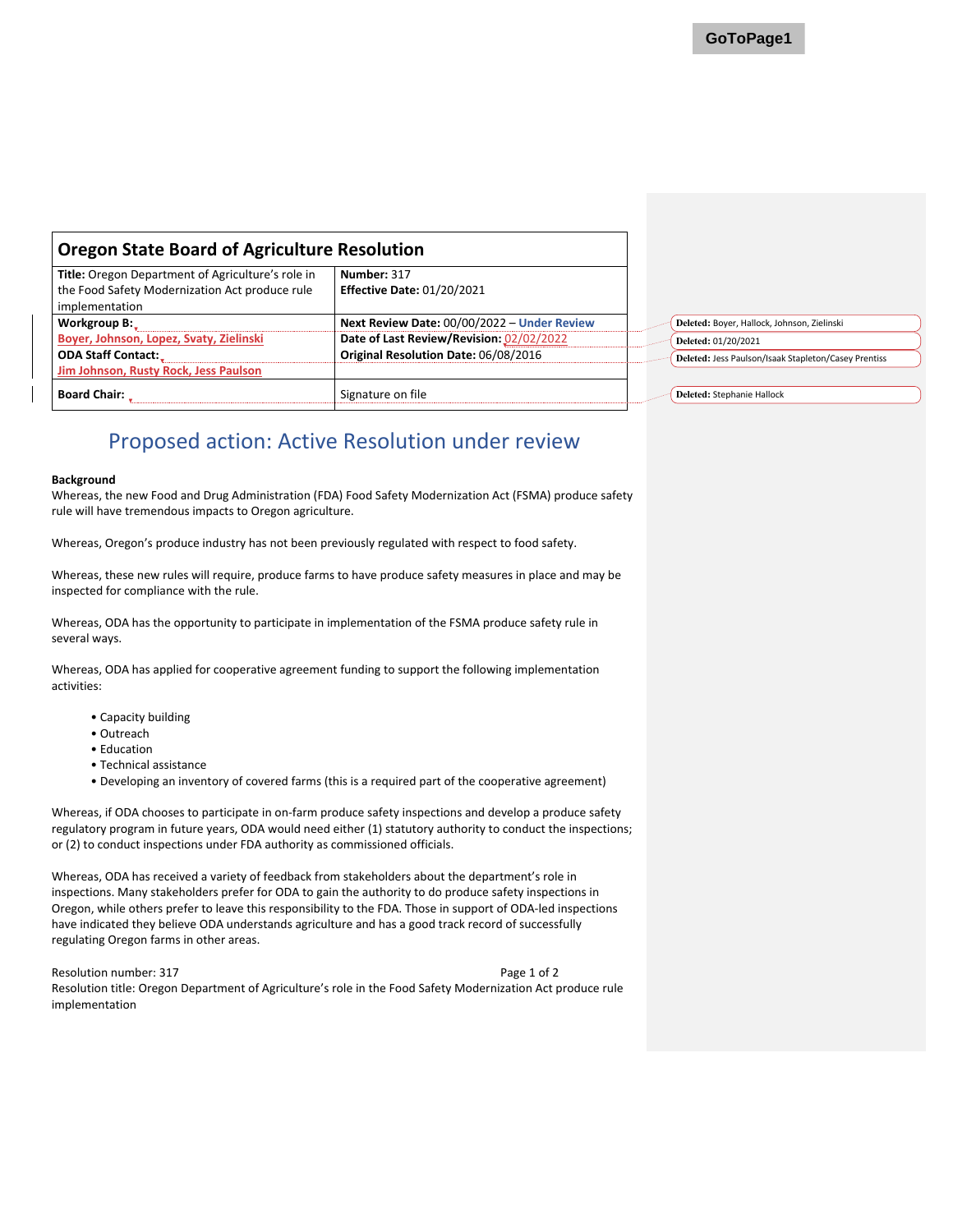#### **Resolution**

Be it resolved that the Oregon State Board of Agriculture:

- 1. Supports ODA's participation in produce safety rule implementation only if federal resources are available to support this work.
- 2. Recommends that ODA focus on capacity building, outreach, education, and technical assistance to help prepare Oregon's produce industry for FSMA.
- 3. Recommends that ODA develop the farm inventory required as part of the cooperative agreement using voluntary approaches.
- 4. Recommends that ODA consider applying for inspection funds if and when more information is available.

### **Summary**

Supports ODA's involvement in FSMA produce safety rule implementation as long as federal resources are available to fully cover the cost of the department's work. Recommends initial focus on outreach and education and recommends that ODA wait until more information is available. Recommends a voluntary approach to developing an inventory of covered farms.

# Proposed action: Active Resolution under review

Resolution number: 317 Page 2 of 2 Resolution title: Oregon Department of Agriculture's role in the Food Safety Modernization Act produce rule implementation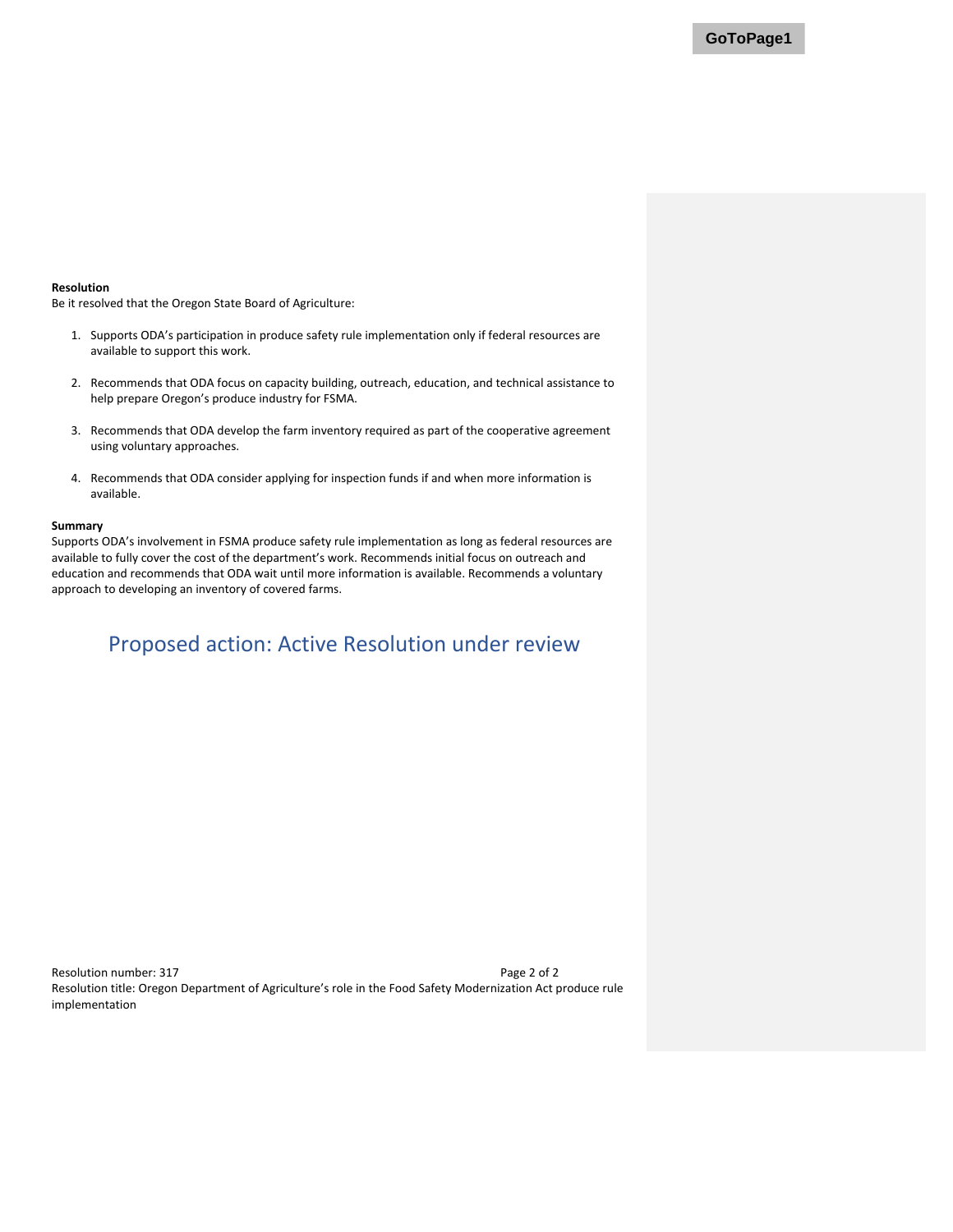<span id="page-18-0"></span>

| <b>Oregon State Board of Agriculture Resolution</b> |                                             |  |                                  |
|-----------------------------------------------------|---------------------------------------------|--|----------------------------------|
| Title: Siting of energy transmission and generation | Number: 318                                 |  |                                  |
| facilities on agricultural land                     | <b>Effective Date: 06/07/2018</b>           |  |                                  |
| <b>Workgroup B:</b>                                 | Next Review Date: 00/00/2022 - Under Review |  | Deleted: Sub-Committee: Land Use |
| Boyer, Johnson, Lopez, Svaty, Zielinski             | Date of Last Review/Revision: 02/02/2022    |  |                                  |
| <b>ODA Staff Contact:</b>                           | Original Resolution Date: 06/07/2018        |  | Deleted: Jim Johnson             |
| Jim Johnson, Rusty Rock, Jess Paulson               |                                             |  |                                  |
| <b>Board Chair:</b>                                 | Signature on file                           |  | Deleted: Barbara Boyer           |

#### **Background**

WHEREAS, the State Board of Agriculture has heard from the agricultural community about concerns related to the location and development of power transmission facilities through agricultural lands, including underground and above ground transmission lines and land intensive generation facilities on highly productive agricultural lands.

WHEREAS, energy produced from renewable sources is an important part of the future for our state and nation.

WHEREAS agriculture is both land and soil dependent, while the siting of energy related facilities does not require soils with a high capability for agricultural production.

WHEREAS, deliberations regarding designation and treatment of agricultural lands under the statewide land use planning program have included consideration of actions that designate or treat differently lands zoned exclusive farm use based solely on soil quality without accounting for other factors that are conducive to the production of high-value agricultural products, including livestock.

WHEREAS numerous applications to develop solar energy generation have been or are under review throughout the state, but especially in the Willamette Valley on highly productive agricultural lands. This has led several counties to amend or consider amending their land use codes to limit beyond state law the siting of solar energy generation on agricultural lands.

WHEREAS the existing state "exceptions process" provides for the consideration and location of land uses otherwise not permitted when reasons merit

WHEREAS, the State Board of Agriculture has been contacted by the State Soil and Water Conservation Commission regarding concerns it has related to the increased development of agricultural lands by solar energy generation facilities. In response to the letter from the Soil and Water Conservation Commission the Board discussed issues related to the siting of solar energy generation facilities on productive farmland and expressed several concerns related to location on productive agricultural lands. The discussion by the Board resulted in a written request to the Land Conservation and Development Commission (LCDC) asking that LCDC initiate an evaluation of the current administrative rules related the siting of solar facilities on lands zoned exclusive farm use.

Resolution number: 318 Page 1 of 2

Resolution title: Siting of energy transmission and generation facilities on agricultural land